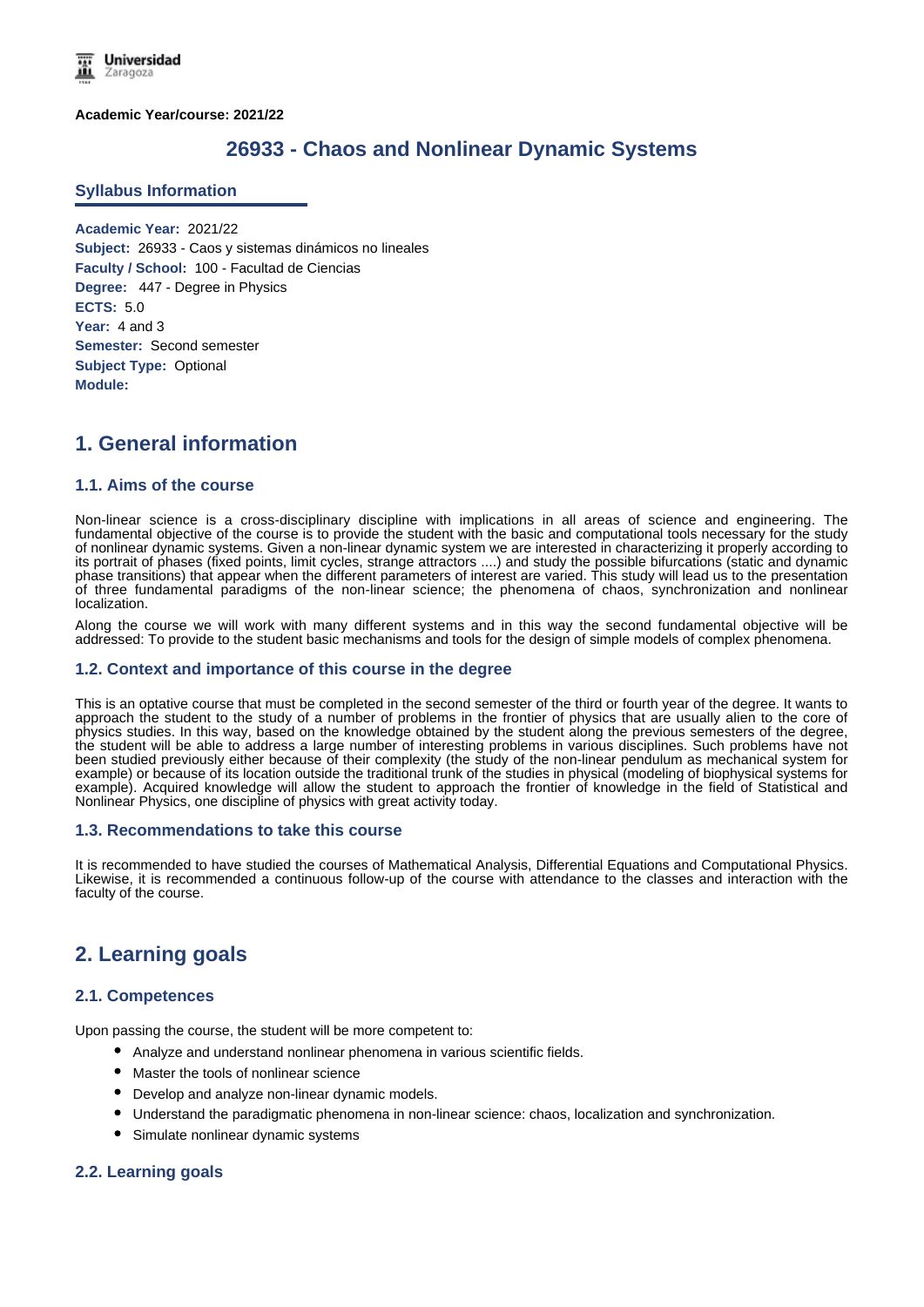To pass this course the student must demonstrate the following results:

- Understands the singularity and importance of nonlinear dynamic systems.
- It is capable of analyzing a non-linear dynamic system.
- Knows the fundamental bifurcations characteristic of nonlinear dynamic systems.
- Understands and quantifies the phenomenon of chaos.
- Understands the basis of the synchronization phenomenon.
- Understands the phenomenon of non-linear localization.
- Recognize and model nonlinear phenomena

### **2.3. Importance of learning goals**

The importance of the learning achieved is basically based on two considerations. On the one hand, the transversality of the course will introduce the student to numerous systems not only of physics, but also of biology, the chemistry or engineering likely to be addressed with the tools acquired. On the other hand the student will learn to make simple models of a diversity of natural phenomena.

We believe that the course Chaos and Nonlinear Dynamic Systems is a fundamental course for deepening in some of the most interesting problems in science today.

# **3. Assessment (1st and 2nd call)**

### **3.1. Assessment tasks (description of tasks, marking system and assessment criteria)**

The marking system is established from 0 (lower park) to 10 (higher mark) points. The student needs a 5 to pass the course.

The student must demonstrate that he/she has achieved the expected learning outcomes through the following assessment activities:

a) Continuous evaluation of the student's learning by means of 5 short questionnaires on the different topics (1 to 5) of the course syllabus. These questionnaires will contain multiple-choice or true-false questions and are intended to assess the degree of understanding and application of the concepts and tools explained and used in class. These 5 activities will have the same weight and together contribute to 50% of the final grade. The minimum mark to pass this assessment must be 3.5 out of 10.

b) Realization and defense of an academic work. A list of works will be provided at the beginning of the course. The defense of the work will consist of a public presentation of 10 minutes per student plus answer to the questions raised. This activity contributes 50% of the final grade. The minimum grade to pass the activity must be 3.5 out of 10.

For those approved, the final grade (**NF**) will be calculated by renormalizing the student's average grade (**NP**) for the highest average grade achieved in the group (**NPmax**):

**NF** =  $5$  \*  $[1 + (NP-5) / (NPmax-5)]$  (thus if NP =  $5$  then NF =  $5$ , if NP = NPmax then NF =  $10$ ).

If NPmax is less than 9 then the given formula will be adopted using NPmax equal to 9.

#### **Overcoming the course through a unique global test**

This global test will consist of a written exam (50% of the final grade) and the evaluation of the work done and its public defense (50% of the final grade).

Students who have already defended the work are exempt from its presentation within the only global test.

## **4. Methodology, learning tasks, syllabus and resources**

### **4.1. Methodological overview**

The methodology followed in this course is oriented towards achievement of the learning objectives. A wide range of teaching and learning tasks are implemented, such as theory sessions, practice sessions, simulation practice sesions, and assignments.

#### **4.2. Learning tasks**

The course includes the following learning tasks:

- **Theory sessions**: basic theoretical contents and practical skills are presented in a combined way.
- **Practice sessions**: in these sessions, the students will have to solve problems in collaboration with other classmates and under the supervision of the teacher.
- **Simulation practice sessions**: students will become familiar with the notions of computational physics that are basic in the study of nonlinear dynamic systems.
- **Assignments:** the student will demonstrate that he is able to integrate the knowledge received in the resolution of a problem of nonlinear physics.